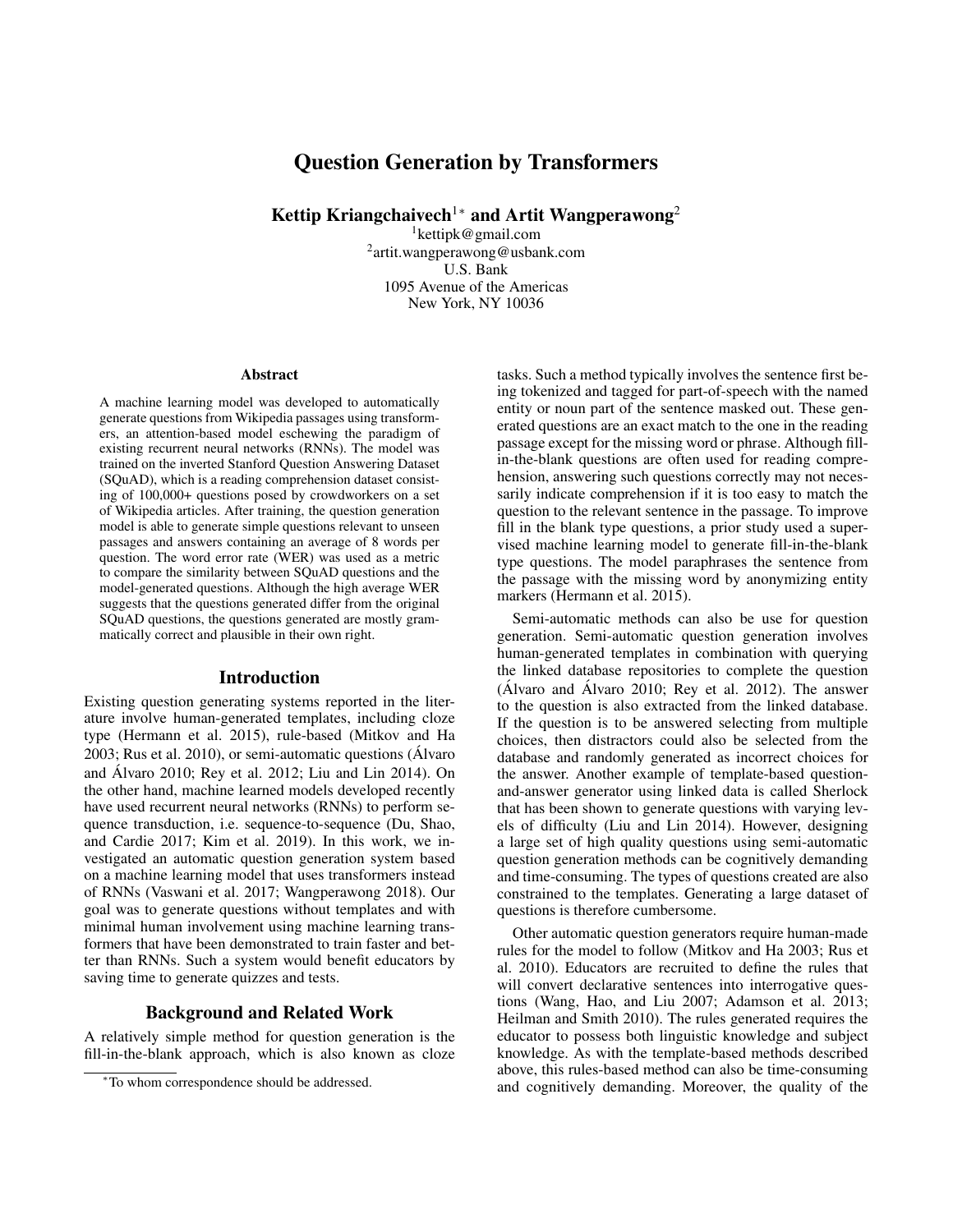questions is limited by the quality of the handcrafted rules, and rules-based approaches are not scalable beyond human capacity.

Perhaps the most automated method reported thus far utilizes RNNs as sequence transduction (seq2seq) models to generate questions from sentences or passages (Du, Shao, and Cardie 2017; Kim et al. 2019). In the most successful variant of RNNs, the Long Short-Term Memory (LSTM) networks, the model reads from left to right and includes an encoder and a decoder (Keneshloo et al. 2018). The encoder takes the input and converts it to hidden vectors, while the decoder takes the vectors from the encoder and creates its own hidden vector to predict the next word based on the previous hidden vector (Keneshloo et al. 2018). The hidden vector to the decoder stores all of the information about the context. The components in between the encoder and the decoder of the seq2seq model consists of attention, beam search, and bucketing. The attention mechanism takes the input to the decoder and allows the decoder to analyze the input sequence selectively. Beam search mechanism allows the decoder to select the highest probability word occurrence based on previous words. The bucketing mechanism allows the length of sequences to vary based on what we designate the bucket size to be. The decoder is then rewarded for correctly predicting the next word and penalized for incorrect predictions.

In this study, we developed a seq2seq model to automatically generate questions from Wikipedia passages. Our goal is to produce plausible questions with minimal human intervention that can assist educators in developing their quizzes and tests. Our model is based on transformers instead of RNNs. Transformers can train faster than RNNs because it is more parallelizable, working well with large and limited datasets (Vaswani et al. 2017; Wangperawong 2018).

Transformers can also achieve better performance at a fraction of the training cost. Like the RNN approach, transformers have an encoder and a decoder. Transformers also incorporate the beam search and bucketing mechanisms. Unlike RNNs, transformers adopt multiple attention heads without requiring any recurrence, though recurrence can be added. The self-attention mechanism used is the scaled dotproduct attention according to

$$
Attention(K, Q, V) = softmax\left(\frac{QK^T}{\sqrt{d}}\right)V, \quad (1)
$$

where  $d$  is the dimension (number of columns) of the input queries  $Q$ , keys  $K$ , and values  $V$ . By using self-attention, transformers can account for the whole sequence in its entirety and bidirectionally. For multi-head attention with h heads that jointly attend to different representation subspaces at different positions given a sequence of length  $m$ and the matrix  $H \in \mathbf{R}^{m \times d}$ , the result is

$$
MultiHead(H) = Concat\left( head_1, ..., head_h \right) W^O,
$$
  
\n
$$
head_i = Attention\left( H_i^W, H_i^K, H_i^V \right),
$$
 (2)

where the projections are learned parameter matrices  $H_i^W, H_i^K, H_i^V \in \mathbf{R}^{(d \times d)/h}$  and  $W^O \in \mathbf{R}^{(d \times d)}$ .

Models utilizing transformers have achieved state-of-theart performance on many NLP tasks, including question answering (Devlin et al. 2018; Yang et al. 2019). It is therefore interesting to study how transformers might be used to generate questions by training on the inverted SQuAD.

## Experimental Methods

Data. In this study, we used the Stanford Question Answering Dataset (SQuAD). SQuAD is a reading comprehension dataset consisting of 100,000+ questions posed by crowdworkers on a set of Wikipedia articles, where the answer to each question is a segment of text from the corresponding reading passage (Rajpurkar et al. 2016). To generate the data for SQuAD, the top 10,000 English Wikipedia articles were ranked by Project Nayuki's Wikipedia's internal PageRanks as high-quality. Paragraphs that are longer than 500 characters were then extracted from the articles and partitioned into a training set (80%), a development set  $(10\%)$ , and a test set  $(10\%)$ . Only the former two datasets are publicly available. Crowdworkers were then employed to generate the questions and then the answers to the questions based on the extracted paragraphs. Another subset of crowdworkers were then asked to answer the questions that were generated given the corresponding passage to compare the model's answer with human generated answers and provide a benchmark for machine learning models.

Pre-processing. We used the publicly available data from SQuAD to train our model to generate the questions. We used SQuAD's training and dev sets as our training and test sets, respectively. The reading passage, question, and answer data were pre-processed as described in the next section. For the test set, we provided the model with the pre-processed reading passages and answers that were never seen by the model. We inverted SQuAD by training a machine learning model to infer a question given a reading passage and an answer separated by a special token (i.e., '\*') as input.

For pre-processing the reading passages, questions and answers, spaCy was used for named entity recognition and part-of-speech tagging (Honnibal and Montani 2017), and WordPiece was used for tokenization (Wu et al. 2016). To ensure intelligible outputs, stop words are removed from the context passages and answers but not the questions. After lowercasing, tokenizing and removing the stop words, the named entities are then replaced with their respective tags to better allow the model to generalize and learn patterns in the data. We address a variety of named and numeric entities, including companies, locations, organizations and products, etc. (Table 1). To account for multiple occurrences of a named entity type in the context passage, we also included an index after the named entity tag. As an example, consider the following context passage:

Super Bowl 50 was an American football game to determine the champion of the National Football League (NFL) for the 2015 season. The American Football Conference (AFC) champion Denver Broncos defeated the National Football Conference (NFC) champion Carolina Panthers 2410 to earn their third Super Bowl title. The game was played on February 7, 2016, at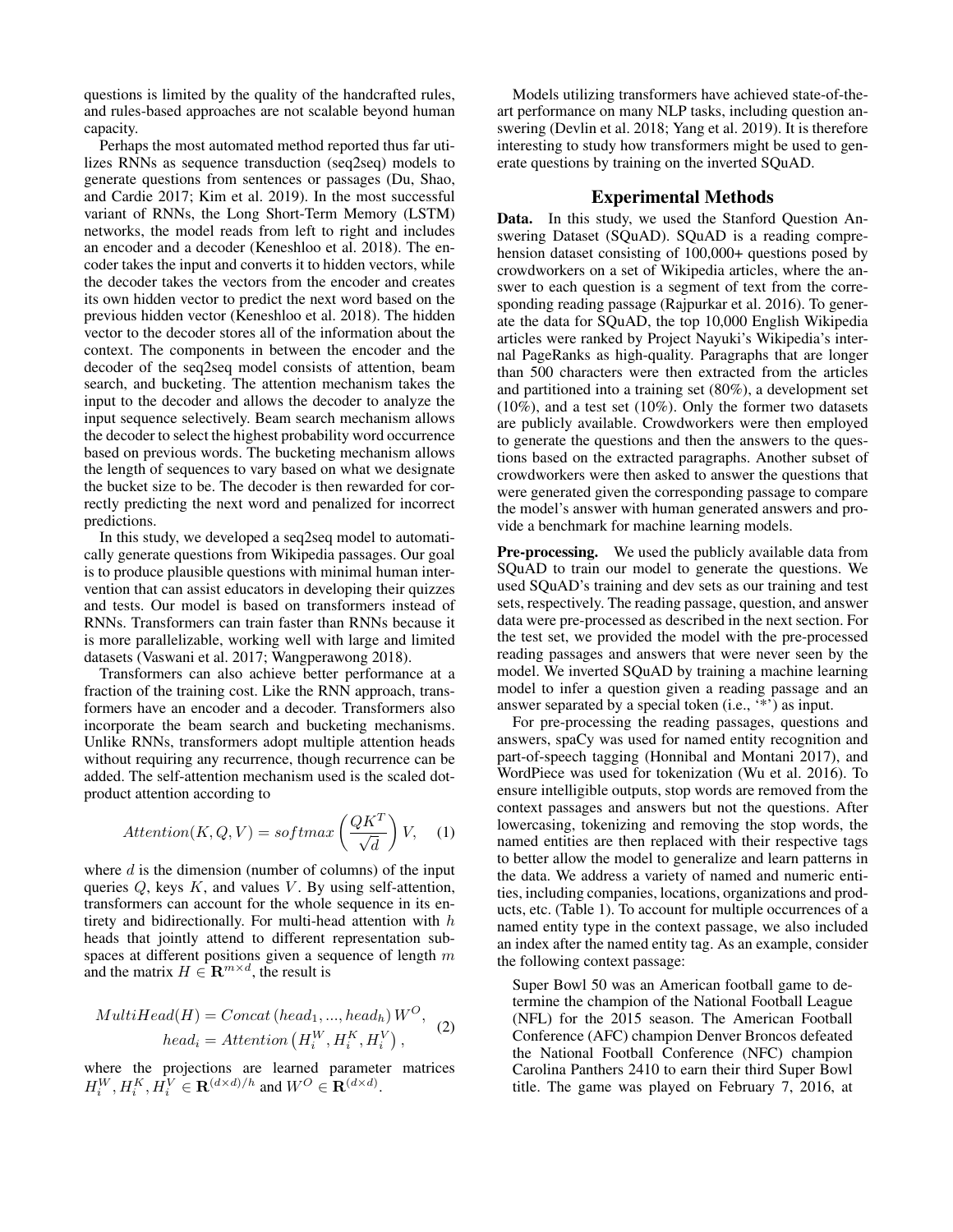| <b>Base Tag</b> | <b>Description</b>                                   |  |  |
|-----------------|------------------------------------------------------|--|--|
| <b>PERSON</b>   | People, including fictional.                         |  |  |
| <b>NORP</b>     | Nationalities or religious or political groups.      |  |  |
| <b>FAC</b>      | Buildings, airports, highways, bridges, etc.         |  |  |
| <b>ORG</b>      | Companies, agencies, institutions, etc.              |  |  |
| <b>GPE</b>      | Countries, cities, states.                           |  |  |
| <b>LOC</b>      | Non-GPE locations, mountain ranges, bodies of water. |  |  |
| <b>PRODUCT</b>  | Objects, vehicles, foods, etc. (Not services.)       |  |  |
| <b>EVENT</b>    | Named hurricanes, battles, wars, sports events, etc. |  |  |
| WORK_OF_ART     | Titles of books, songs, etc.                         |  |  |
| LAW             | Named documents made into laws.                      |  |  |
| <b>LANGUAGE</b> | Any named language.                                  |  |  |
| <b>DATE</b>     | Absolute or relative dates or periods.               |  |  |
| <b>TIME</b>     | Times smaller than a day.                            |  |  |
| <b>PERCENT</b>  | Percentage, including "%".                           |  |  |
| <b>MONEY</b>    | Monetary values, including unit.                     |  |  |
| <b>QUANTITY</b> | Measurements, as of weight or distance.              |  |  |
| <b>ORDINAL</b>  | "first", "second", etc.                              |  |  |
| <b>CARDINAL</b> | Numerals that do not fall under another type.        |  |  |

Table 1: Named entity tags and the entities they encompass.

Levi's Stadium in the San Francisco Bay Area at Santa Clara, California. As this was the 50th Super Bowl, the league emphasized the "golden anniversary" with various gold-themed initiatives, as well as temporarily suspending the tradition of naming each Super Bowl game with Roman numerals (under which the game would have been known as "Super Bowl L"), so that the logo could prominently feature the Arabic numerals 50.

Applying the pre-processing described above, including the indexed-named entity tag replacement but not yet removing stop words, would produce

EVENT 0 DATE 0 was an NORP 0 football game to determine the champion of ORG 0 ( ORG 1 ) for DATE 1 . the NORP 0 football conference ( ORG 2 ) champion ORG 3 defeated ORG 4 ( ORG 5 ) champion ORG 6 24 10 to earn their ORDINAL 0 EVENT 0 title . the game was played on DATE 2 , at FAC 0 in FAC 1 at GPE 0 , GPE 1 . as this was the ORDINAL 1 EVENT 0 , the league emphasized the " golden anniversary " with various gold - themed initiatives , as well as temporarily suspend ##ing the tradition of naming each EVENT 0 game with LANGUAGE 0 nu ##meral ##s ( under which the game would have been known as " EVENT 0 l " ), so that the logo could prominently feature the LANGUAGE 1 nu ##meral ##s DATE 0 .

Note that the index is separated from the named entity tag by a space and therefore interpreted by the model as a separate token so that named entities of similar types can be associated and generalized from without sacrificing the ability to distinguish between different entities of the same type. This spacing is necessary since we do not employ character-level embedding.

To generate the sub-word embeddings, we used the pretrained WordPiece model from BERT, which has a 30,000 token vocabulary. WordPiece is a statistical technique used to segment text into tokens at the sub-word level. The vocabulary is initialized with all individual characters and iteratively aggregates the most frequently and likely combination of symbols into a vocabulary. The generation of WordPieces allows the model to capture the meaning of commonly occurring word segments, such as the root word *suspend* from *suspending* in the example context passage above. This dispenses with the need for the model to learn different variants or conjugations of a word.

Each input to the model comprised of a concatenation of the pre-processed answer and context passage. The most commonly agreed upon answer was chosen from among the three plausible answers for each question in SQuAD. Unlike prior question generation studies using SQuAD by isolating the sentence containing the answer, here we include the entire passage because the answers can depend on the context outside of the answer-containing sentence. Compared to RNNs used in prior studies, transformers allow us to more conveniently train and perform inference on longer sequence lengths. The model was developed with TensorFlow (Abadi et al. 2015) and Tensor2Tensor (Vaswani et al. 2018), and then trained with an Nvidia Tesla T4 GPU for 1 million training steps.

To evaluate and analyze the results, the generated questions are post-processed by removing unnecessary spaces and consolidating the resulting WordPieces into a single coherent word. In other words, the results were de-tokenized using BERT's pre-trained WordPiece model.

#### Results and Discussion

To measure the model's question formulating ability, we calculated the word error rate (WER) between the generated questions and the corresponding questions from SQuAD. The SQuAD questions were used as the reference questions,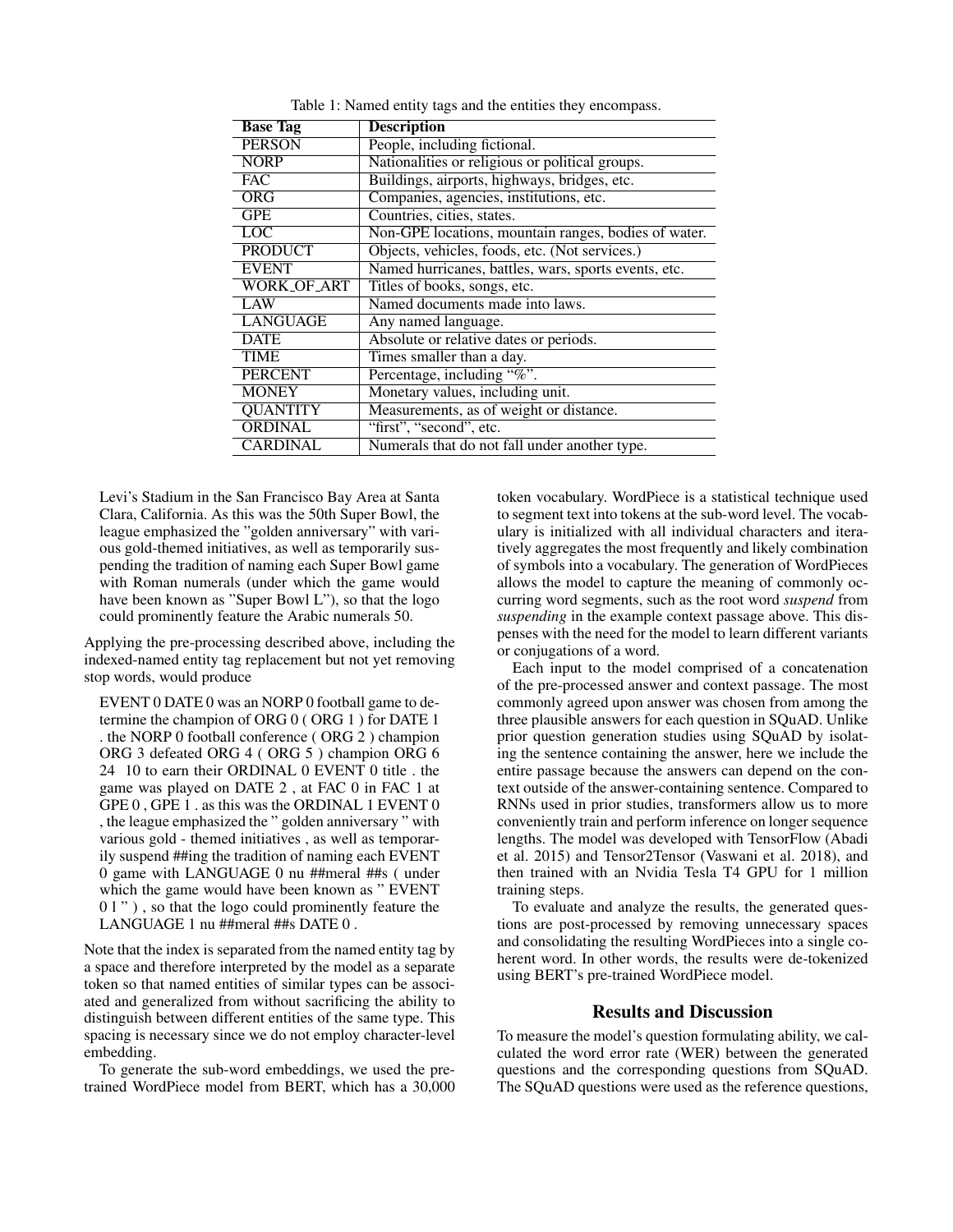as they ideally ask for the answers provided. WER is also known as the edit distance, which is a measure of similarity at the word level between generated questions and the target questions from SQuAD.

In essence, WER is the Levenshtein distance applied to a sequence of words. Differences between the two sequences can include sequence insertions, deletions and substitutions. WER can be calculated according to

$$
WER = \frac{(S+D+I)}{N} = \frac{(S+D+I)}{(S+D+C)},
$$
 (3)

where  $S$  is the number of word substitutions,  $D$  is the number of word deletions, I is the number of word insertions, C is the number of correct words, and  $N$  is the total number of words in the reference sequence (i.e.,  $N = S + D + C$ ).



Figure 1: Word error rate (WER) between the SQuAD questions and model-generated questions on our test set (SQuAD dev set).

A low WER would indicate that a model-generated question is similar to the reference question, while a high WER means that the generated question differs significantly from the reference question. It should be noted that a high WER does not necessarily invalidate the generated question, as different questions can have the same answers, and there could be various ways of phrasing the same question. On the other hand, a situation with low WER of 1 could be due to the question missing a pertinent word to convey the correct idea. Despite these shortcomings in using WER as a metric of success, the WER can reflect our model's effectiveness in generating questions that are similar to those of SQuAD based on the given reading passage and answer. WER can be used for initial analyses that can lead to deeper insights as discussed further below.

Using the SQuAD dev set as our test set, our model generated 10,570 questions. The questions generated were mostly grammatically correct and related to the topic of the context passage. Fig. 1 shows the WER distribution, which has a mean of 9.66 words. 0.05% of the total questions generated by the model were an exact match to the corresponding SQuAD questions. For our discussion and analysis, we examine generated questions with various different WERs to



Figure 2: First word frequency of the model-generated questions in descending order for our test set (SQuAD dev set). Results for all first words are shown.



Figure 3: First word frequency of the SQuAD questions in descending order for the dev set. Only the 21 most frequent first words are shown. The first words all capitalized, i.e. *PERSON* and *ORG*, are named entity tags assigned after preprocessing.

gain insight into the quality of the questions. 9.94% of the model-generated questions have a WER less than or equal to 5, 56.38% have a WER between 6 and 10, 26.41% with a WER between 11 and 15, 5.81% with a WER between 16 and 20, and 1.45% of the generated questions have a WER greater than 21 (Fig. 1). In addition to the WER, the number of words in the questions (Figs. 4 and 5) and the first word of the questions (Figs. 2 and 3) are also considered below.

As shown in Fig. 1, our model was able to generate the exact questions as those corresponding to SQuAD with a WER of 0 for a small portion of instances. These types of questions tend to be relatively simpler and shorter, which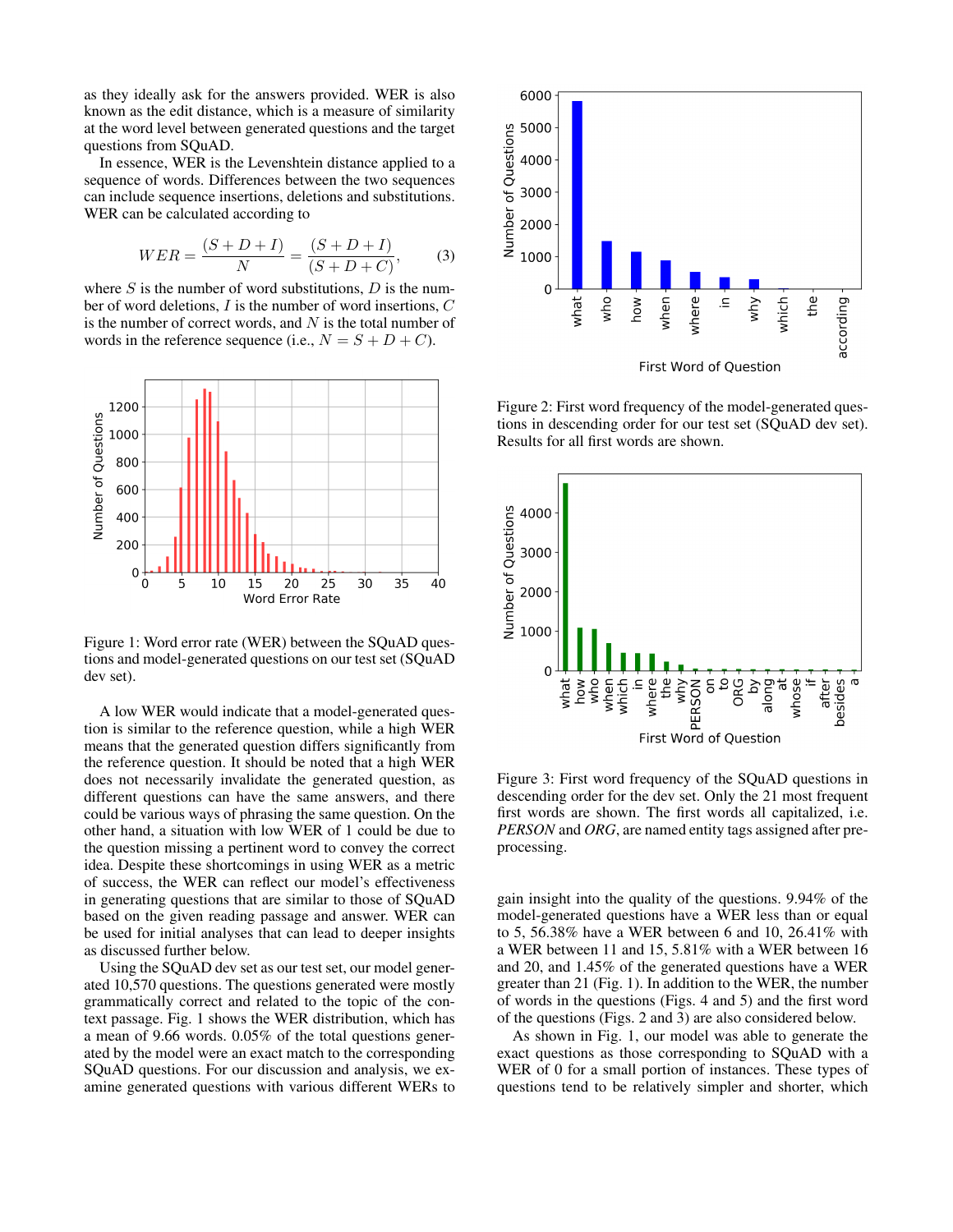Table 2: Select SQuAD and model-generated questions with various word error rates (WERs). The model-generated questions have been de-tokenized using BERT's pre-trained WordPiece model.

| <b>SOuAD</b>                                                                         | Model-generated                            | <b>WER</b> |
|--------------------------------------------------------------------------------------|--------------------------------------------|------------|
| where was PERSON 8 born?                                                             | where was PERSON 8 born?                   | $\Omega$   |
| how many museums are in GPE 0?                                                       | how many museums are in GPE 0?             | $\Omega$   |
| what is the largest city of GPE 1?                                                   | what is the largest area of GPE 1?         |            |
| where did PERSON 2 die?                                                              | when did PERSON 2 die?                     |            |
| where did PERSON 4 die?                                                              | how did PERSON 4 die?                      |            |
| where was ORG 0 located?                                                             | where was ORG 2 located?                   |            |
| where is ORG 0 based?                                                                | where is ORG 0 located?                    |            |
| who is the president of GPE 3?                                                       | who was the president of GPE 3?            |            |
| when did the launches of boilerplate csms occur in orbit?                            | when was the ORDINAL 0 satellite launched? | 8          |
| by what century did researchers see that they could liquefy air?                     | in what century did water begin?           | 9          |
| by what means were scientists able to liquefy air?                                   | what is the name of the process of water?  | 9          |
| what other european NORP 4 leader was educated at ORG 1?                             | who was the leader of GPE 5?               | 10         |
| what type of engines became popular for power generation after piston steam engines? | what type of electric motors have?         | 10         |
| what was an example of a type of warship that required high speed?                   | what was the name of the NORP 0 ships?     | 10         |
| what happens to the gdp growth of a country if the income share of the top           | what is the average amount of gdp?         | 22         |
| PERCENT 0 increases, according to imf staff economists?                              |                                            |            |
| if the average GPE 1 worker were to complete an additional year of school,           | what was the average income rate of GPE 0? | 23         |
| what amount of growth would be generated over 5 years?                               |                                            |            |



Figure 4: Word count histogram of the model-generated questions for our test set (SQuAD dev set).

are easier to learn as apparent in select examples from Table 1. The model was also able to learn about and utilize synonyms, as apparent in the following examples where the WER is 1. Instead of using *based* as in the target question from SQuAD, "where is ORG 0 based?", the model used *located* to generate "where is ORG 0 located?". Although the term *area* can encompass many meanings, *city* and *area* can be synonymous depending on the context and therefore "what is the largest area of GPE 1?" generated by the model has the same meaning as "what is the largest city of GPE 1?" from SQuAD. The ability to capture relative meaning between words indicates that applying a pre-trained contextualized language model can improve performance in future studies.

Beyond exact matches, a low WER does not guarantee that a model-generated question has the same meaning as the target SQuAD question. Consider the following examples where the WERs are all 1, but the meanings differ be-



Figure 5: Word count histogram of the SQuAD questions for our test set (SQuAD dev set).

tween the generated and target questions. Sometimes the model produced a question in past tense when the target question from SQuAD is in present tense, e.g. "who was the president of GPE 3?" generated by the model versus "who is the president of GPE 3?" from SQuAD. In some cases, the named entity type matched, but the index did not, e.g. "where was ORG 2 located?" generated by the model versus "where was ORG 0 located?" from SQuAD. This case of swapping the index of a given named entity type could be a consequence of the pre-processing employed. Despite the different meanings, the questions generated are plausible questions that could be reasonably asked given the same context passages.

Since the questions generated by our model on the SQuAD dev set have an average WER of 9.66, we examined the questions with a WER of 8 to 10 (Table 2) to see whether the questions are structured properly and whether they maintain the same meaning as the target SQuAD questions. As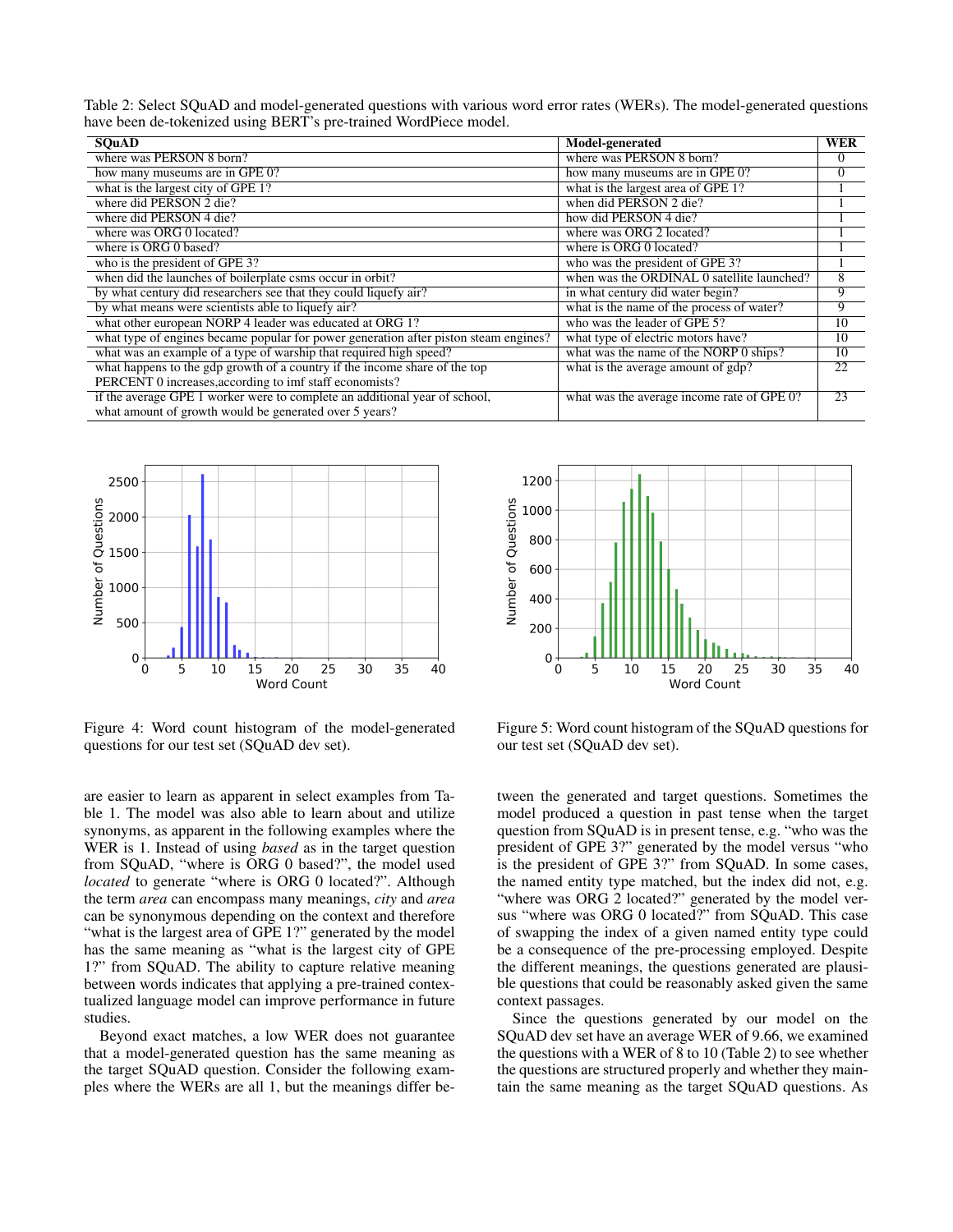shown in Table 2, it was challenging for the model to produce questions as complex as those from SQuAD, which resulted in a large WER. The average word count for the generated questions is 8 words per question (Fig. 4), while most of the questions from SQuAD are more detailed and complex with a total average word count of 12 (Fig. 5). The structure of the questions generated by the model are simpler and less detailed than those from SQuAD, but most are nevertheless plausible questions that are grammatically correct. The model-generated questions are relevant to the topic of the context passage and has the correct type of asking words to start the question. For example, although the target question from SQuAD is "by what means were scientists able to liquefy air?", the model can generate "what is the name of the process of water?". The questions have a WER of 9 and both can be interpreted as referring to the transformation process of water; more specifically, the condensation process. The model may have not sufficiently learned about the term *liquefy* but was still able to ask a similar question given limitations in the dataset used for training.

We next examined questions in the high WER regime, i.e. WER of 20 or more. Questions generated by the model still reflect the answer and context passage of interest. For example, given inputs for the target SQuAD question "who was responsible for the authorship of a paper published on real time - computations?", the model generated "what did PERSON 3 write?". Although both questions ask about authorship, the model's question is asking for a different type of answer, as indicated by the asking word of the questions (i.e., *who* vs. *what*).

To understand how the model chooses the asking word, we plot the first-word frequencies in descending order for SQuAD and model-generated questions (Figs. 2 and 3). Questions from SQuAD predominantly involve *what*, which reflects the first-word distribution of the training set as well. As the first-word is usually the asking word, training data imbalance most likely caused the model to be biased towards generating *what* questions. While the questions from SQuAD involve over 21 different words that initiate the questions (Figs. 3), our model only uses 10 different words to initiate questions (Figs. 2). The lack of diversity demonstrates that our model is not as well versed in asking questions as the crowdworkers in SQuAD and forms less elaborate types of questions. After all, our model generates an average of 8 words per question (Fig. 4), whereas the SQuAD questions have an average of 12 words per question (Fig. 5).

### Conclusion and Future Work

We demonstrate that a transformer model can be trained to generate questions with correct grammar and relevancy to the context passage and answers provided. WER analyses was applied to diagnose shortcomings and guide future improvements. We observed that a low WER could be due to syntactic similarity but semantic disagreement, while two questions with syntactic divergence but similar meaning could result in a high WER. Since our results does not exhibit issues relating to contextual and syntactic roles of words within a generated question, other popular metrics

(BLEU, ROUGE, F1-score, etc.) would lead to similar findings (He, Deng, and Acero 2011). Perhaps a better approach to evaluating question generation models is to apply stateof-the-art question answering models from SQuAD's leaderboard to measure how many answers agree.

To improve the model, more and balanced data can be provided to train the model to reduce the asking word bias. One method that can be used to obtain more data is through data augmentation by back-translation (Xie et al. 2019). The original SQuAD can be translated into another language such as French. The translated text could then be translated back into English to generate a variation of the context, question and answers that provide more training data for the model. Another data augmentation method is to paraphrase SQuAD's data to get another variation of the text (See, Liu, and Manning 2017), but one would have to ensure that pertinent information is not sacrificed in the summarization. The augmented data should then be sampled to reduce bias as much as possible. Other pre-processing variations can be considered. We tried including stopwords and removing the answer form the context passages but did not see improvements. Recent advancements in pre-trained bidirectionally contextualized language models can also be incorporated (Devlin et al. 2018; Yang et al. 2019), which would require a decoder to be added to the pre-trained model.

## References

Abadi, M.; Agarwal, A.; Barham, P.; Brevdo, E.; Chen, Z.; Citro, C.; Corrado, G. S.; Davis, A.; Dean, J.; Devin, M.; Ghemawat, S.; Goodfellow, I.; Harp, A.; Irving, G.; Isard, M.; Jia, Y.; Jozefowicz, R.; Kaiser, L.; Kudlur, M.; Levenberg, J.; Mané, D.; Monga, R.; Moore, S.; Murray, D.; Olah, C.; Schuster, M.; Shlens, J.; Steiner, B.; Sutskever, I.; Talwar, K.; Tucker, P.; Vanhoucke, V.; Vasudevan, V.; Viégas, F.; Vinyals, O.; Warden, P.; Wattenberg, M.; Wicke, M.; Yu, Y.; and Zheng, X. 2015. TensorFlow: Large-scale machine learning on heterogeneous systems. Software available from tensorflow.org.

Adamson, D.; Bhartiya, D.; Gujral, B.; Kedia, R.; Singh, A.; and Rosé, C. P. 2013. Automatically generating discussion questions. In *AIED*.

Álvaro, G., and Álvaro, J. 2010. A linked data movie quiz: the answers are out there, and so are the questions.

Devlin, J.; Chang, M.; Lee, K.; and Toutanova, K. 2018. BERT: pre-training of deep bidirectional transformers for language understanding. *CoRR* abs/1810.04805.

Du, X.; Shao, J.; and Cardie, C. 2017. Learning to ask: Neural question generation for reading comprehension. *arXiv preprint arXiv:1705.00106*.

He, X.; Deng, L.; and Acero, A. 2011. Why word error rate is not a good metric for speech recognizer training for the speech translation task? In *2011 IEEE International Conference on Acoustics, Speech and Signal Processing (ICASSP)*, 5632–5635.

Heilman, M., and Smith, N. A. 2010. Good question! statistical ranking for question generation. 609–617. Los Angeles, California: Association for Computational Linguistics.